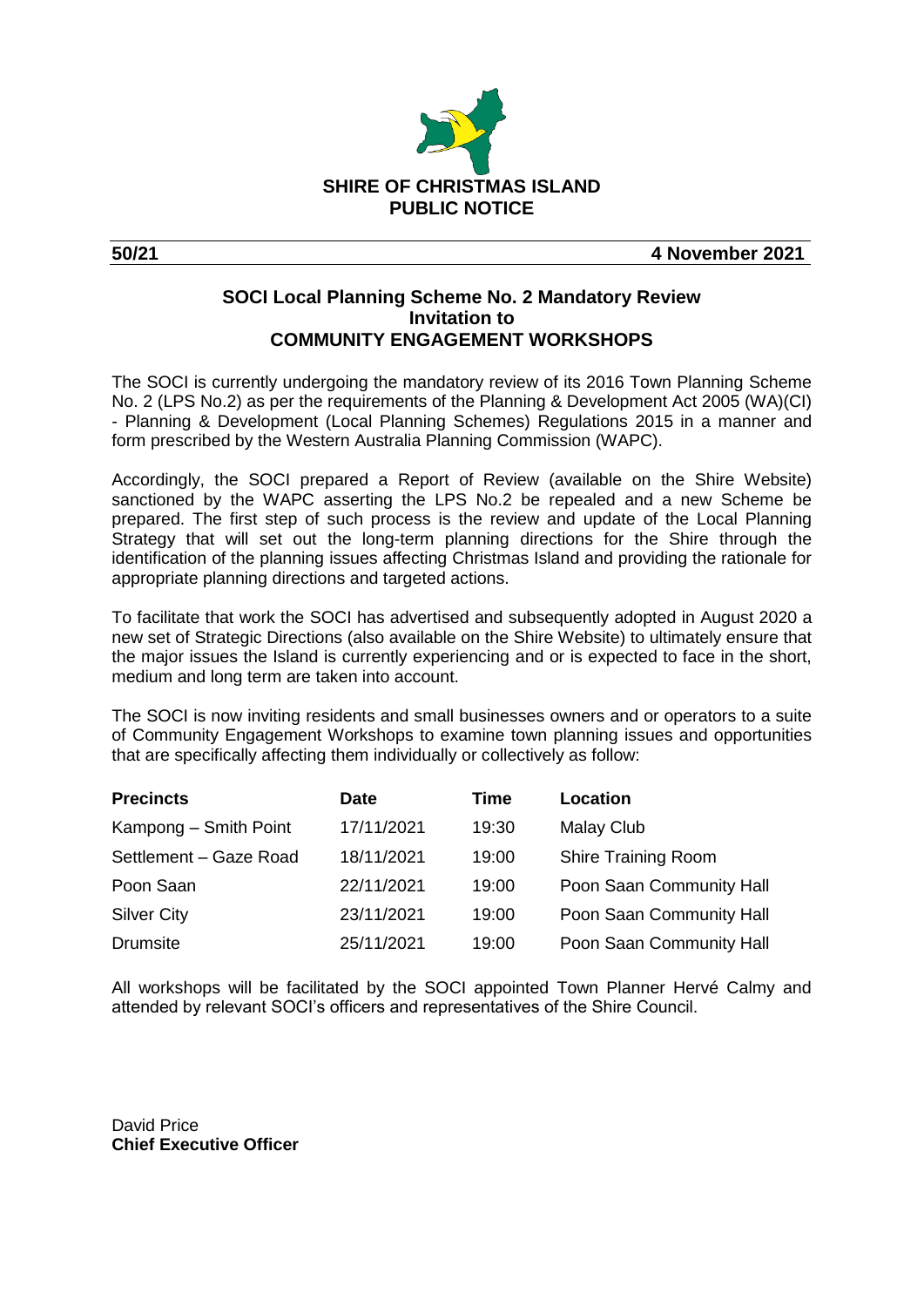

**50/21 2021** 年 **11** 月 **4** 日

## 社会保险局地方规划方案第**2**号强制审查 邀请 社区参与讲习班

根据《2005年规划与发展法》(WA)(CI)-2015年规划与发展(地方规划方案)条例》的 要求,社会保险公司目前正在以西澳大利亚规划委员会(WAPC)规定的方式和形式对其 2016年第2号城市规划方案(LPS第2号)进行强制性审查。

因此,社会保险公司编制了一份审查报告(您可在Shire网站上查阅),该报告经WAPC批 准,主张废除第2号有限合伙人,并制定一项新计划。这一过程的第一步是审查和更新当地规 划战略,该战略将通过确定影响圣诞岛的规划问题,为适当的规划方向和有针对性的行动提供 理由,为夏尔制定长期规划方向。

为了促进这项工作,社会保险局已发布广告,并随后于2020年8月通过了一套新的战略方向 (也可在Shire网站上获得),以最终确保考虑到该岛目前正在经历或预计将在短期、中期和 长期面临的主要问题。

SOCI现邀请居民、小企业主和/或运营商参加一系列社区参与研讨会,研究具体影响他们个人 或集体的城市规划问题和机会,如下所示:

| 选区                     | 日期         | 时间    | 地方       |
|------------------------|------------|-------|----------|
| Kampong - Smith Point  | 17/11/2021 | 19:30 | 马来俱乐部    |
| Settlement - Gaze Road | 18/11/2021 | 19:00 | Shire训练室 |
| Poon Saan              | 22/11/2021 | 19:00 | 半山社区会堂   |
| <b>Silver City</b>     | 23/11/2021 | 19:00 | 半山社区会堂   |
| <b>Drumsite</b>        | 25/11/2021 | 19:00 | 半山社区会堂   |

所有研讨会将由SOCI任命的城市规划师 Hervé Calmy主持,并由SOCI的相关官员和郡议会代 表参加。

David Price 首席执行官